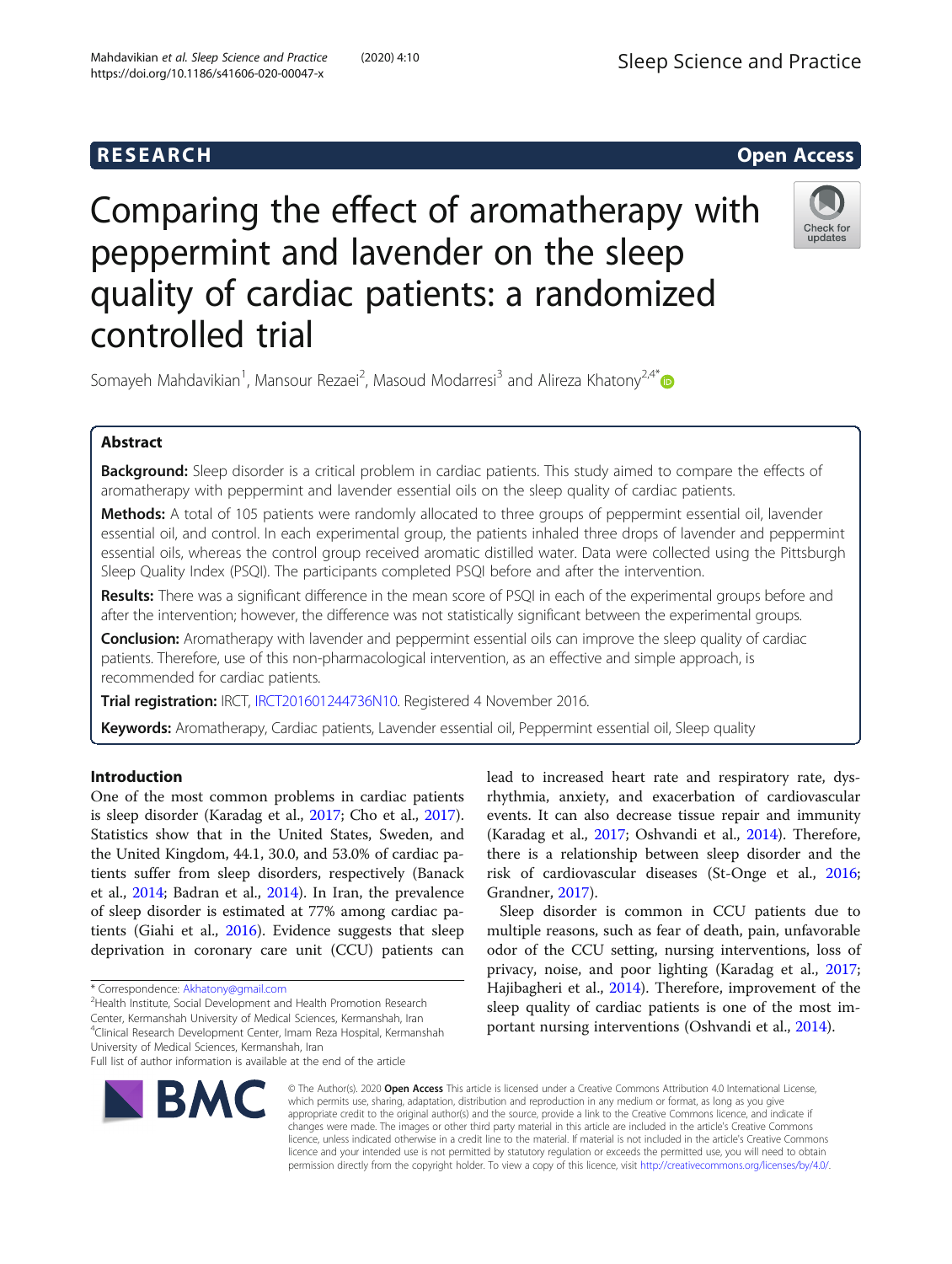Different drugs are generally used to treat sleep disorders. Diazepam and nitrazepam, which belong to the family of benzodiazepines, are the most commonly used drugs (Fismer & Pilkington, [2012\)](#page-7-0). Although these agents are efficient, they have several side effects, such as rebound anxiety, falls, and respiratory muscle depression (Chen et al., [2016](#page-7-0); Wang et al., [2019;](#page-7-0) Uzun et al., [2010](#page-7-0); Pagel et al., [2018](#page-7-0)). Use of these drugs also increases drug dependence and rebound insomnia and imposes higher costs on patients (Uzun et al., [2010;](#page-7-0) Pagel et al., [2018](#page-7-0); Bioc et al., [2014](#page-7-0); Plasencia et al., [2012](#page-7-0); Sur-inkaew et al., [2011\)](#page-7-0); consequently, it is necessary to use safer methods with minimal complications (Karadag et al., [2017\)](#page-7-0). Non-pharmacological methods, such as sleep hygiene, cognitive behavioral therapies, and aromatherapy, are currently used for the management of sleep disorders (Pagel et al., [2018;](#page-7-0) Takeda et al., [2017](#page-7-0)). However, sleep hygiene and cognitive behavioral therapies have some limitations, as they are costly and require special skills. Also, they are rarely effective against acute and transient sleep disorders (Pagel et al., [2018](#page-7-0)). On the other hand, inhalation aromatherapy is relatively safe and easy to use (Fismer & Pilkington, [2012](#page-7-0); Hassan et al., [2020](#page-7-0); Bikmoradi et al., [2015\)](#page-7-0). It also leads to relaxation and improvement of physical, psychological, and emotional functioning (Cho et al., [2017\)](#page-7-0). Nevertheless, aromatherapy has several complications, such as mild allergic reactions, nausea, and headache (Fismer & Pilkington, [2012](#page-7-0); Hassan et al., [2020;](#page-7-0) Bikmoradi et al., [2015](#page-7-0)). In this type of treatment, the roots, stems, and leaves of flowers and aromatic plants are used (Ali et al., [2015\)](#page-7-0).

There are various essential oils for the treatment of sleep disorders, including lavender from the genus Lavandula (Fismer & Pilkington, [2012](#page-7-0)). Two important components of lavender are linalool and linalyl acetate. Linalool acts as a tranquilizer, and linalyl acetate has narcotic effects (Ahmady et al., [2019](#page-7-0)). These components stimulate the activity of limbic and parasympathetic systems. Activation of the parasympathetic system in turn improves the cardiovascular function and increases the perfusion of coronary arteries (Karadag et al., [2017](#page-7-0)). Several studies have been conducted on the effects of lavender essential oil on sleep quality and have reported inconsistent results. Some studies have revealed its positive effects (Karadag et al., [2017;](#page-7-0) Cho et al., [2017](#page-7-0); Moeini et al., [2010](#page-7-0); Chien et al., [2012](#page-7-0)), while others have not confirmed its impact on sleep quality (Fismer & Pilkington, [2012;](#page-7-0) Lytle et al., [2014;](#page-7-0) Otaghi et al., [2017](#page-7-0); Sanatkaran et al., [2016](#page-7-0)).

Another essential oil used in aromatherapy is peppermint (Mentha  $x$  piperita) from the Lamiaceae family (Karkanis et al., [2018](#page-7-0)). The main components of peppermint essential oil include menthol, menthone, and menthyl acetate (Meamarbashi, [2014\)](#page-7-0). This essential oil is known to increase brain perfusion, improve lung ventilation, and reduce pain (Moss et al., [2016](#page-7-0)). The results of previous studies have shown that aromatherapy with peppermint has positive effects on the reduction of heart rate, respiratory rate, blood pressure, fatigue, and anxiety (Meamarbashi, [2014;](#page-7-0) Moss et al., [2016](#page-7-0); Meamarbashi & Rajabi, [2013](#page-7-0); Cruz et al., [2010\)](#page-7-0).

Although there is no study on the effects of inhalation aromatherapy with peppermint essential oil on the sleep quality of cardiac patients, previous studies on other patients have shown its effectiveness in sleep quality (Lisa Blackburn et al., [2017](#page-7-0); Lillehei & Halcon, [2014](#page-7-0)). Peppermint and lavender components seem to have sedative effects (Lisa Blackburn et al., [2017\)](#page-7-0), and their impact on sleep quality has been investigated in various studies (Karadag et al., [2017](#page-7-0); Cho et al., [2017;](#page-7-0) Moeini et al., [2010;](#page-7-0) Lisa Blackburn et al., [2017](#page-7-0); Lillehei & Halcon, [2014](#page-7-0)). However, no study has yet compared the effects of these essential oils on the sleep quality of cardiac patients. Therefore, in this study, we aimed to compare the effects of inhalation aromatherapy with peppermint and lavender essential oils on the sleep quality of cardiac patients.

# Materials and methods

# Trial design

This randomized controlled clinical trial was conducted with a parallel design and lasted for 1 year, from October 2016 to October 2017. This study was based on the CONSORT Guideline.

#### Research hypothesis

Our hypothesis in this study was that inhalation aromatherapy with lavender and peppermint essential oils could improve the sleep quality of cardiac patients.

# Sample and sampling method

The study population included all cardiac patients, admitted to the CCU of Imam Ali Hospital in Kermanshah Province, Iran. Samples were recruited through convenience sampling and randomly allocated to two intervention groups and one control group.

Random allocation was conducted by block randomization. For this purpose, A, B and C blocks were assigned to the peppermint, lavender, and control groups, respectively. The permuted blocks were ABC, ACB, BAC, BCA, CAB, and CBA. The ABC block was chosen as the first block, and the subjects were divided into peppermint, lavender, and control groups, respectively. The sequence of blocks was determined by a statistician, who was not involved in data collection. The sample size was estimated according to a study by (Moeini et al., [2010](#page-7-0)). Assuming  $\sigma = 4$ , the mean scores of sleep quality in the control and intervention groups were 18.68 and 13.97, respectively, at a study power of 90%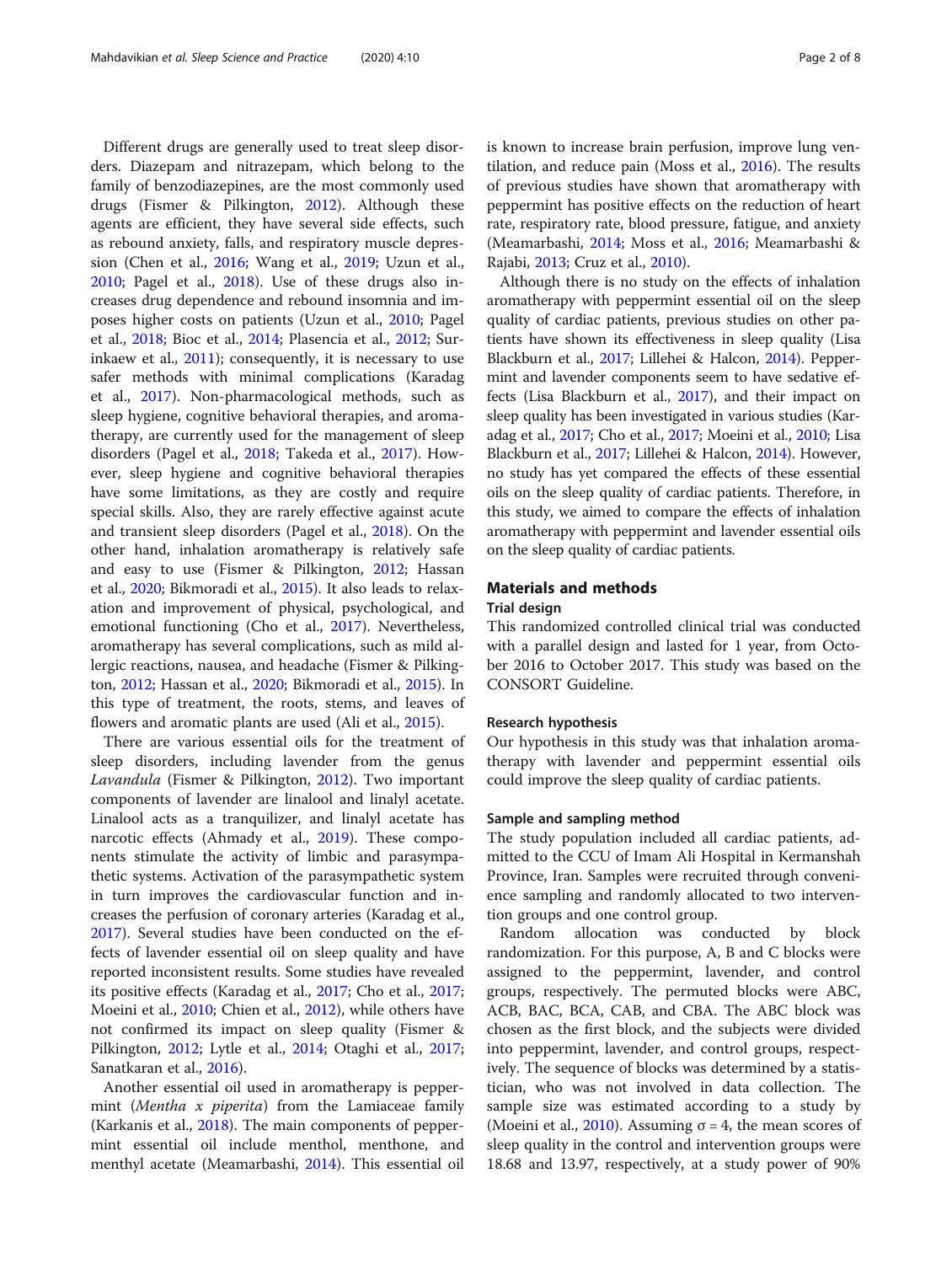and confidence level of 95%. The minimum sample size was estimated at 20 per group. Nonetheless, 35 patients were allocated to each group, all of whom remained in the study until the end.

The inclusion criteria were as follows: 1) consent to participate in the study; 2) full consciousness; 3) healthy sense of smell based on the patient's report and the researcher's examination for the absence of obstructions; 4) hospitalization for 48 h; 5) having stable vital signs (blood pressure of 120/80–140/90 mmHg, lack of fever, pulse rate of 60–100 per minute, and respiratory rate of 12–20 per minute) (Bikmoradi et al., [2015](#page-7-0); Cheraghbeigi et al., [2019](#page-7-0); Najafi et al., [2014\)](#page-7-0); 6) having no history of mental disorders according to the medical records; 7) being in the age range of 18–65 years; 8) Pittsburgh Sleep Quality Index (PSQI) score > 5; 9) not having any respiratory infections, such as sinusitis and pneumonia; and 10) no smoking, alcohol use, or consumption of caffeine drinks 1 h before bedtime. On the other hand, the exclusion criteria were as follows: 1) unwillingness to continue the intervention; 2) deterioration of the patient's condition during the study; 3) transfer to another ward; 4) patient's death; and 5) oxygen dependence during aromatherapy.

# Measurement instrument

The study instruments included a sociodemographic questionnaire, a clinical information questionnaire, and PSQI. The sociodemographic questionnaire consisted of seven questions related to age, gender, body mass index (BMI), marital status, education, occupation, and history of aromatherapy. The clinical information questionnaire consisted of five questions related to the type of cardiac disease, history of diabetes, history of hypertension, consumption of hypnotic drugs, and history of myocardial infarction. The validity of the sociodemographic and clinical information questionnaires was assessed, based on the content validity method. For this purpose, the questionnaires were distributed among 12 faculty members, and their comments were considered in revising the questionnaires.

Generally, PSQI is a standard tool used to assess sleep quality. The validity and reliability of this tool have been confirmed in previous studies (Karadag et al., [2017;](#page-7-0) Lisa Blackburn et al., [2017](#page-7-0)). Buysse et al. (1989) investigated the internal consistency of PSQI using Cronbach's alpha method and reported a Cronbach's alpha coefficient of 0.83 (Buysse et al., [1989\)](#page-7-0). Moreover, the Persian version of PSQI has been psychometrically evaluated by Farahi-Moghadam et al. (2012), and its reliability was reported to be 0.77, based on Cronbach's alpha method (Cheragh-beigi et al., [2019](#page-7-0)). This questionnaire contains 19 questions in seven areas of sleep quality, sleep latency, sleep duration, habitual sleep efficiency, sleep disturbances,

use of sleeping medications, and daytime dysfunction. Each item is rated on a four-point Likert scale, including "very good", "fairly good", "fairly bad", and "very bad", scored from 0 to 3, respectively. The total score ranges from 0 to 21, with scores  $> 5$  indicating a severe sleep problem (Karadag et al., [2017\)](#page-7-0).

# Essential oils

The peppermint and lavender essential oils, with 100% concentrations, were purchased from Zardband Pharmaceuticals Company (Yasouj, Iran). The plants had been harvested from the pastures of Yasouj, Iran. The pure essential oils were prepared in amber glass bottles, with the scientific name of the plant tagged on each bottle. They were kept at  $2-8$  °C in darkness, away from light and heat during sampling.

# Interventions

After obtaining permission from the authorities of Imam Ali Hospital, sampling was conducted in the CCU. This hospital is the largest cardiology center in west of Iran. The CCU ward of the hospital consisted of single-bed rooms separated by curtains. First, eligible subjects were included in the study by convenience sampling and then randomly assigned to the intervention and control groups via block randomization. In the intervention groups, inhalation aromatherapy was performed using 100% pure peppermint or lavender essential oil. On the other hand, aromatic distilled water was used for the control group. In the aromatherapy groups using peppermint and lavender essential oils, three drops of each essential oil were smeared on a napkin, which was attached to a collar for 20 min at 9:00 pm. The same procedure was applied for the control group using three drops of aromatic distilled water. The duration of the intervention was seven nights, and PSQI was completed by all participants before the intervention (on the first night) and on the eighth day (in the morning). It should be noted that the researcher made every effort to keep the possible effects of environmental factors, such as light and noise, on the patients' sleep quality to a mini-mum. The study process is shown in Fig. [1.](#page-3-0)

#### Statistical methods

Data were analyzed by the Statistical Package for the Social Sciences (SPSS v.18.0; SPSS Inc., Chicago, IL, USA). Distribution of sleep quality was examined by Kolmogorov–Smirnov test, which showed the normal distribution of data. Chi-square test was also used to determine whether the groups were homogenous in terms of nominal variables, including gender, marital status, occupation, education, and consumption of hypnotic drugs, history of hypertension, type of cardiac disease, history of diabetes, history of myocardial infarction, and history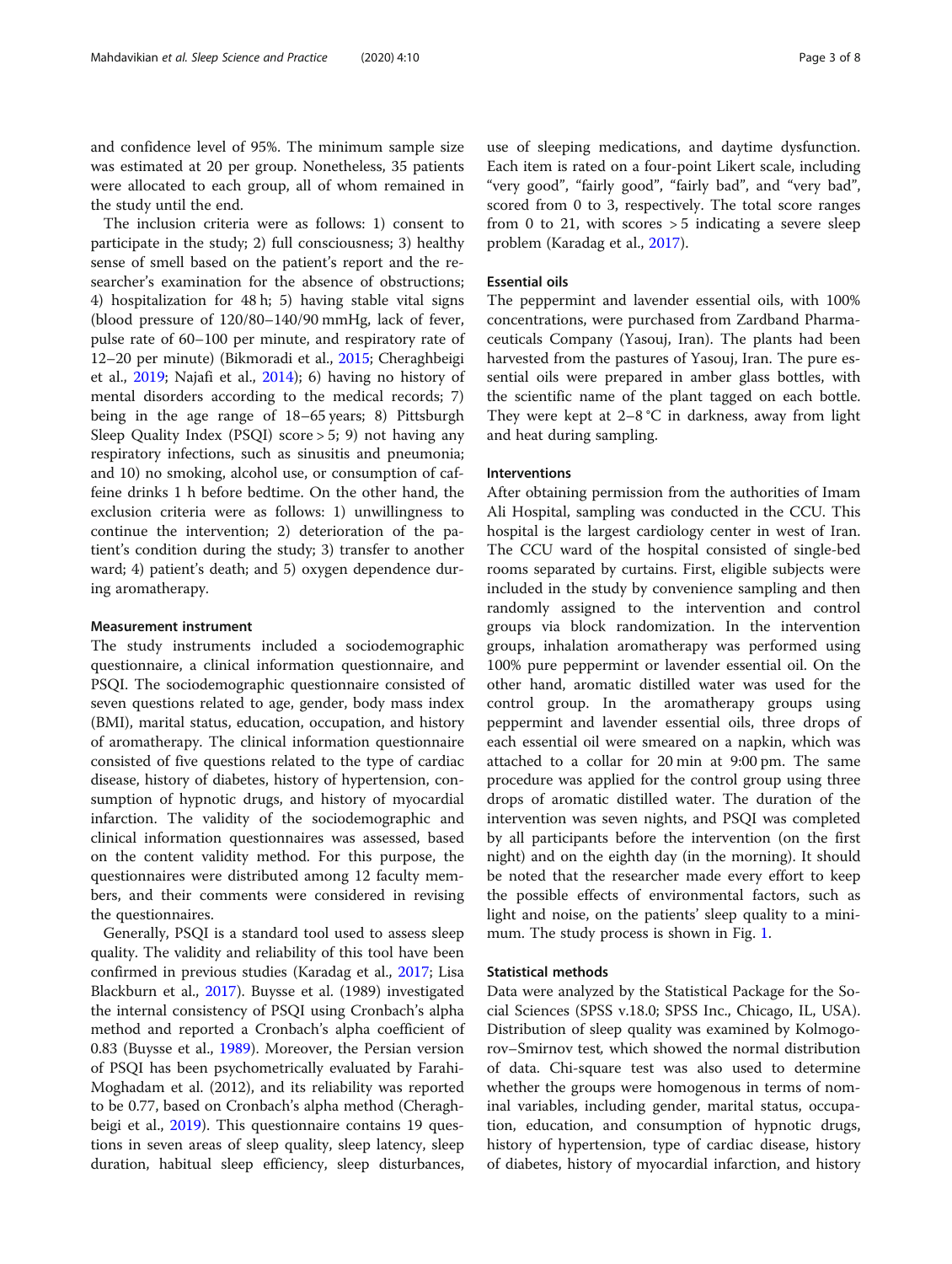<span id="page-3-0"></span>

of aromatherapy. Moreover, Kruskal-Wallis H test was used to compare sleep quality between the study groups before and after the intervention. Also, Wilcoxon signed-rank test was also used to compare sleep quality before and after the intervention in each group. Finally, Mann–Whitney U test was used for two-by-two comparison of the groups in terms of sleep quality. The significance level for all tests was set at 0.05.

# Ethical considerations

This trial was conducted in accordance with the Declaration of Helsinki and it was approved by the Ethical Review Committee of KUMS with reference number KUMS.REC.1395.380. The study was also registered at the Iranian Registry of Clinical Trials under the code: IRCT201601244736N10. Before the study, the objectives and methods were explained to all of the participants, and they were assured that their responses would remain confidential. Written informed consent was obtained from all participants before the study.

# Results

In this study, a total of 105 patients were assessed in the experimental and control groups (35 patients per group). In terms of sociodemographic characteristics, 61.0% ( $n =$ 64) of the patients were male, and 70.5%  $(n = 74)$  were married. The mean age of the patients was  $56.0 \pm 7.9$ years. Fifteen (14.3%) patients had a history of aromatherapy. Regarding the clinical characteristics of the participants, the results showed that  $35.2\%$  ( $n = 37$ ) of the patients had diabetes, and  $62.9\%$  ( $n = 66$ ) had hypertension. Also, 48 (45.9%) patients were diagnosed with myocardial infarction. Hypnotic and sedative drugs were prescribed for all patients, and there was no significant difference between the groups. The results showed that all three groups of peppermint essential oil, lavender essential oil, and control were homogeneous in terms of the mentioned variables (Table [1\)](#page-4-0).

The mean scores of sleep quality were  $14.8 \pm 1.5$  and  $4.8 \pm 2.1$  in the lavender essential oil group before and after the intervention, respectively. The results of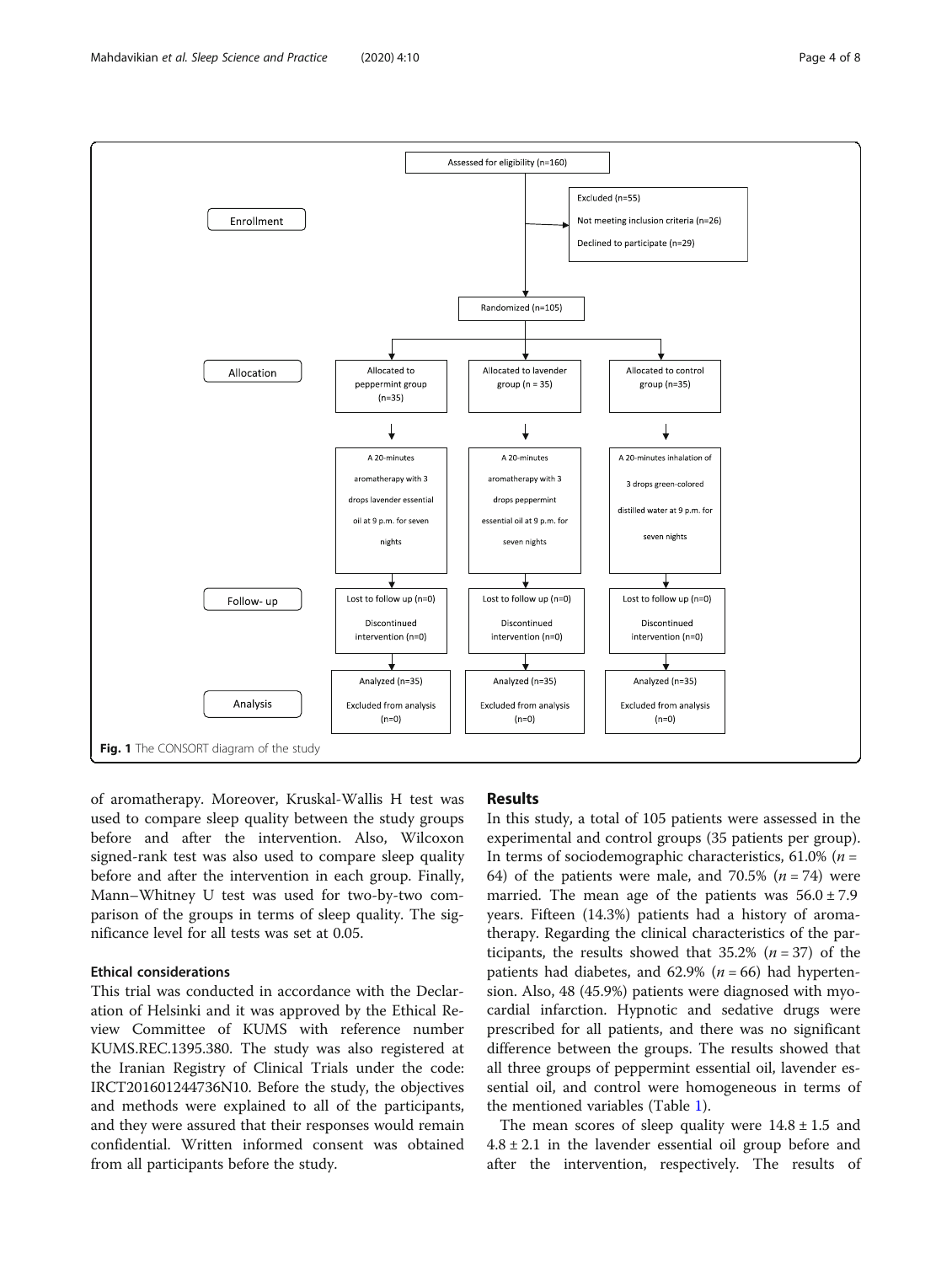| Variables                            |                                     | Groups     | $P-$       |                       |                                |
|--------------------------------------|-------------------------------------|------------|------------|-----------------------|--------------------------------|
|                                      |                                     | Peppermint | Lavender   | Control<br>Number (%) | value                          |
|                                      |                                     | Number (%) | Number (%) |                       |                                |
| Age(Year)                            | $33 - 43$                           | 6(17.1)    | 2(5.7)     | 3(8.6)                | $0.183^{\overline{d} \cdot e}$ |
|                                      | $44 - 54$                           | 6(17.8)    | 12(34.3)   | 14(40.0)              |                                |
|                                      | $55 - 65$                           | 23(65.7)   | 21(60.0)   | 18(51.4)              |                                |
| gender                               | Female                              | 15(42.9)   | 14(40.0)   | 12(34.3)              | 0.765                          |
|                                      | Male                                | 20(57.1)   | 21(60.0)   | 23(65.7)              |                                |
| Marital status                       | Single                              | 7(20.0)    | 14(40)     | 10(28.6)              | 0.184                          |
|                                      | Married                             | 28(80.0)   | 21(60)     | 25(71.4)              |                                |
| Body Mass Index (Kg/M <sup>2</sup> ) | 18.5≥                               | O(0)       | O(0)       | O(0)                  | 0.065                          |
|                                      | 18.51-24.99                         | 4(11.4)    | O(0)       | 3(8.6)                |                                |
|                                      | $25 - 29.99$                        | 13(37.1)   | 23(65.7)   | 14(40.0)              |                                |
|                                      | $30\leq$                            | 18(51.4)   | 12(34.3)   | 18(51.4)              |                                |
| Job                                  | self-Employment                     | 7(20.0)    | 7(20.0)    | 12(34.3)              | 0.503                          |
|                                      | Retired                             | 19(54.3)   | 16(45.7)   | 15(42.9)              |                                |
|                                      | Housekeeper                         | 9(25.7)    | 12(34.3)   | 8(22.9)               |                                |
| Education status                     | Non-academic                        | 29(82.9)   | 29(82.9)   | 30(85.7)              | 0.388                          |
|                                      | Academic                            | 6(17.1)    | 6(17.1)    | 5(14.3)               |                                |
| Type of cardiac disease              | $\mathsf{M}\mathsf{I}^{\mathsf{a}}$ | 15(42.9)   | 19(54.3)   | 14(40.0)              | 0.702                          |
|                                      | CAD <sup>b</sup>                    | 13(37.1)   | 11(31.4)   | 12(34.3)              |                                |
|                                      | $\mathsf{CHF}^{\mathsf{c}}$         | 7(20.0)    | 5(14.3)    | 9(25.7)               |                                |
| Diabetes history                     | Yes                                 | 13(37.1)   | 12(34.3)   | 12(34.3)              | 0.959                          |
|                                      | $\rm No$                            | 22(62.9)   | 23(65.7)   | 23(65.7)              |                                |
| MI history                           | Yes                                 | 11(31.4)   | 13(37.1)   | 8(22.9)               | 0.426                          |
|                                      | No                                  | 24(68.6)   | 22(62.9)   | 27(77.1)              |                                |
| Aromatherapy history                 | Yes                                 | 6(17.1)    | 4(11.4)    | 5(14.3)               | 0.792                          |
|                                      | $\rm No$                            | 29(82.9)   | 31(88.6)   | 30(85.7)              |                                |

<span id="page-4-0"></span>Table 1 Comparison of the demographic variables in the study groups

<sup>a</sup> Myocardial infarction; <sup>b</sup> Coronary artery diseases; <sup>c</sup> Congestive heart failure; <sup>d</sup> Non-significant; <sup>e</sup> Base on Chi-Square test

All three groups of peppermint essential oil, lavender essential oil, and control were homogeneous in terms of the demographic variables

Wilcoxon test in this group showed a significant difference in the sleep quality scores before and after the intervention in this group  $(P < 0.001$ (Also, in the peppermint essential oil group, the mean scores of sleep quality were  $14.8 \pm 1.3$  and  $4.0 \pm 2.1$  before and after the intervention, respectively. The results of Wilcoxon test in this group showed a significant difference in the sleep quality scores before and after the intervention ( $P <$ 0.001(. However, in the control group, the mean scores of sleep quality before and after the intervention were  $14.1 \pm 1.4$  and  $13.1 \pm 3.7$ , respectively, indicating no significant difference (Table [2\)](#page-5-0).

Moreover, the results of Kruskal-Wallis H test showed no significant difference between the study groups in terms of sleep quality before the intervention; however, the difference was significant after the intervention. Mann–Whitney U test showed no significant difference between the peppermint and lavender essential oil groups in terms of sleep quality after the intervention. On the other hand, there were significant differences regarding the sleep quality scores between the control group and groups inhaling lavender essential oil  $(P <$ 0.001) and peppermint essential oil  $(P < 0.001)$  (Table [3](#page-5-0)).

# **Discussion**

This study aimed to compare the effects of inhalation aromatherapy with lavender and peppermint essential oils on the sleep quality of cardiac patients. The results showed that sleep quality was significantly different before and after the intervention in the inhalation aromatherapy groups. In other words, inhalation aromatherapy with peppermint and lavender essential oils could improve the sleep quality of cardiac patients. Our findings are consistent with previous studies, which assessed the effect of inhalation aromatherapy with lavender essential oil on the sleep quality of cardiac patients.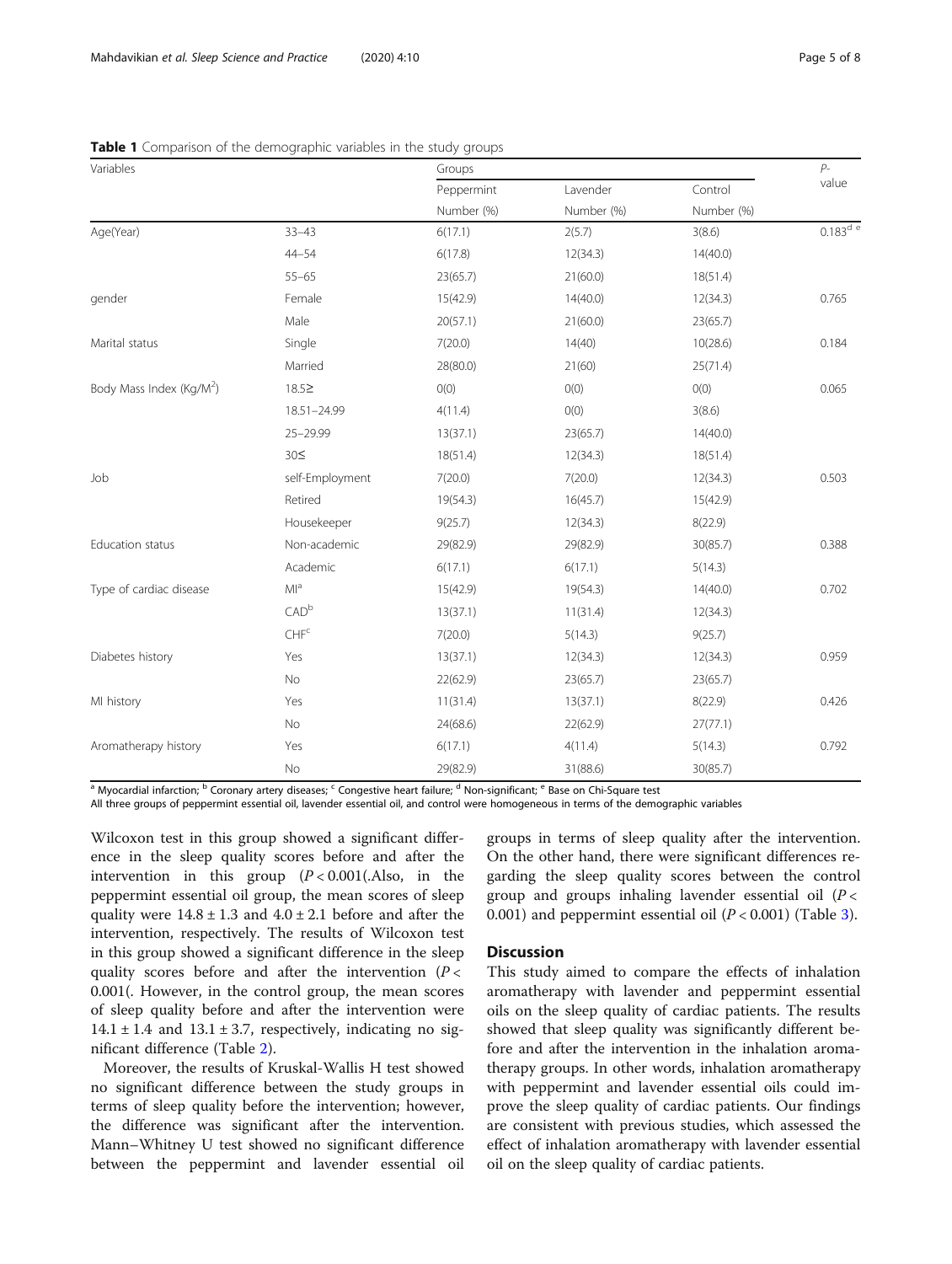|              | Sleep quality score    |           |                |           |                          |           |                      |
|--------------|------------------------|-----------|----------------|-----------|--------------------------|-----------|----------------------|
|              | Groups                 |           |                |           |                          |           |                      |
|              | Peppermint             |           | Lavender       |           | Control                  |           | $P$ -value           |
| Intervention | Med(IOR <sup>#</sup> ) | 95%ci     | Med (IQR)      | 95% ci    | Med (IQR)                | 95%ci     |                      |
| Before       | 15(2)                  | 14.4,15.3 | 15(2)          | 14.3,15.3 | 14(2)                    | 13.6,14.5 | $1*5$                |
| After        | 4(2)                   | 3.2,4.7   | 5(3)           | 4.1,5.6   | 14(5)                    | 11.8.14.4 | < 0.001 <sup>5</sup> |
| $P$ -value   | $< 0.001^{\&}$         |           | $< 0.001^{\&}$ |           | $0.275$ <sup>&amp;</sup> |           |                      |

<span id="page-5-0"></span>Table 2 Comparison of the sleep quality before and after the intervention in study groups

\*Non-significant, \$ Based on Kruskal-Wallis H test, # Interquartile Range, & Based on Wilcoxon signed-rank test

There was a significant difference between sleep quality scores before and after intervention in each of the lavender and peppermint groups; but in control group, the mean scores of sleep quality before and after intervention were not statistically significant

In this regard, Karadag et al. [\(2017\)](#page-7-0), evaluated the effects of inhalation aromatherapy on the sleep quality of 60 cardiac patients, who were randomly assigned to lavender aromatherapy ( $n = 30$ ) and control ( $n = 30$ ) groups. Sleep quality was investigated before the intervention and 15 days after the intervention, and the results confirmed the positive effect of lavender on sleep quality (Karadag et al., [2017\)](#page-7-0). These findings are in line with the present study. Also, it should be noted that the present study is similar to the study by Karadag et al. [\(2017\)](#page-7-0) in terms of the study design, studied disease, and data collection tool.

Moreover, Moeini et al. [\(2010\)](#page-7-0), evaluated the effects of inhalation aromatherapy on the sleep quality of 64 cardiac patients, who were randomly allocated to lavender aromatherapy and control groups. The intervention continued for 3 days, and sleep quality was evaluated before the intervention and 3 days after the intervention. Their results indicated the positive effect of lavender on sleep quality (Moeini et al., [2010](#page-7-0)), which is consistent with the findings of the present study. It is worth mentioning that their study is comparable to the present study in terms of the study design and the studied disease.

In another study by Cho et al. ([2017](#page-7-0)) on the impact of inhalation aromatherapy on the sleep quality of patients

Table 3 Comparing the study groups in terms of sleep quality after intervention

| Groups     | Median (IQR <sup>5</sup> ) | ci 95%       | $P$ -value     |
|------------|----------------------------|--------------|----------------|
| Peppermint | 4(2)                       | 3.22, 4.74   | $0.386*$ &     |
| Lavender   | 5(3)                       | 4.14, 5.56   |                |
| Peppermint | 4(2)                       | 3.22, 4.74   | $< 0.001^{\&}$ |
| Control    | 14(5)                      | 11.20, 14.36 |                |
| Lavender   | 5(3)                       | 4.14.5.56    | $< 0.001^{\&}$ |
| Control    | 14(5)                      | 11.80, 14.36 |                |
|            |                            |              |                |

\* Non significant, \$ Interquartile Range, & Based on Mann–Whitney U test There was no statistically significant difference between peppermint essential oil and lavender essential oil groups in terms of sleep quality after the intervention. However, there were statistically significant differences in sleep quality scores between the control group and lavender essential oil and peppermint essential oil groups

hospitalized in the intermediate care unit, a total of 64 patients were randomly assigned to the lavender aromatherapy  $(n = 32)$  and control  $(n = 32)$  groups. The intervention continued for 2 days, and the results showed the positive effect of lavender on sleep quality (Cho et al., [2017](#page-7-0)); this study is similar to our study regarding the type and amount of the used aroma. Moreover, Chien et al. [\(2012](#page-7-0)), investigated the effect of inhalation aromatherapy on the sleep quality and heart rate of 67 women with insomnia, who were randomly assigned to the lavender aromatherapy ( $n = 34$ ) and control ( $n = 33$ ) groups. Their results indicated that lavender could improve sleep quality and heart rate, which is in line with the results of our study (Chien et al., [2012\)](#page-7-0). It should be noted that our study is comparable to the study by Chien et al. ([2012\)](#page-7-0) regarding the type of aromatherapy and measurement tool.

Conversely, some studies have shown that aromatherapy with lavender essential oil does not affect sleep quality. In this regard, Lytle et al. ([2014](#page-7-0)) studied the effect of inhalation aromatherapy on the sleep quality of 50 patients in the intermediate care unit. The patients were randomly allocated to lavender aromatherapy  $(n = 25)$ and control  $(n = 25)$  groups. Their results showed that lavender had no effects on the sleep quality (Lytle et al., [2014](#page-7-0)). However, our results are not in agreement with those of the mentioned study, possibly due to oxygen intake by some patients in the study by Lytle et al. ([2014](#page-7-0)). Also, the intervention was performed for one night in the study by Lytle et al. ([2014\)](#page-7-0), whereas it continued for 7 days in our study. It is worth mentioning that the sample size of their study was half the sample size of our study (50 vs. 105).

Additionally, Othaghi et al. [\(2017\)](#page-7-0) conducted a study, evaluating the effect of inhalation aromatherapy on the sleep quality of 60 candidates for angiography. The patients were randomly allocated to aromatherapy with lavender ( $n = 30$ ) and control ( $n = 30$ ) groups. Their results showed that lavender had no effects on sleep quality (Otaghi et al., [2017](#page-7-0)). Nevertheless, our findings are inconsistent with those of the mentioned study, probably due to differences in the study design and the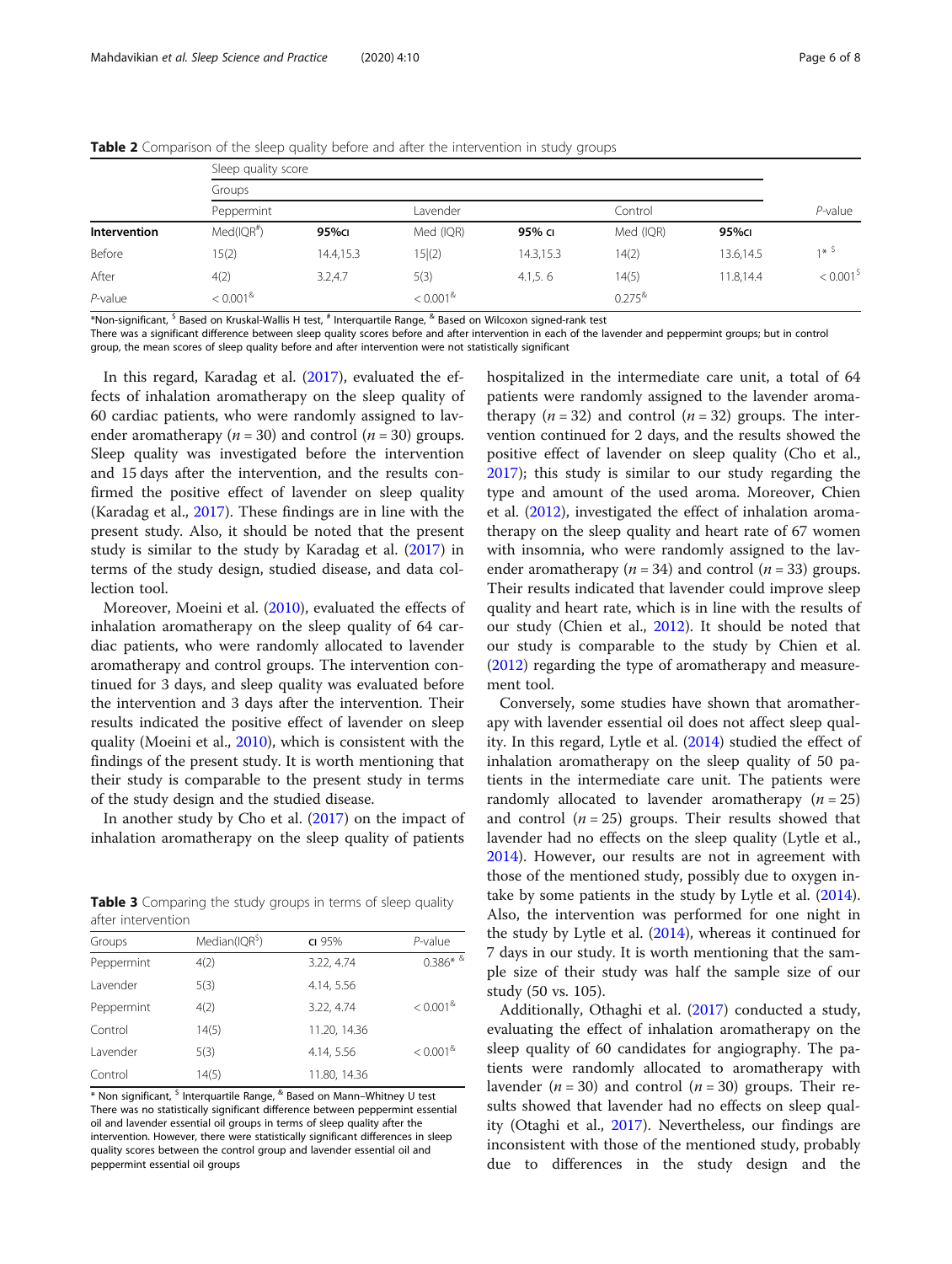intervention period. In the study by Othaghi et al. ([2017](#page-7-0)), the subjects were not examined in terms of sleep quality before inclusion in the study, whereas in our study, we evaluated sleep quality before the study, and individuals with a poor sleep quality were included.

Our results showed that aromatherapy with peppermint essential oil was effective in improving sleep quality. Despite our extensive search in reliable scientific databases, we did not find any published studies regarding the effects of this essential oil on the sleep quality of cardiac patients. However, the results of several studies have indicated that aromatherapy with peppermint essential oil has positive effects on decreasing the heart rate, respiratory rate, blood pressure, fatigue, and anxiety. It also relaxes the bronchial muscles, and increases oxygenation in the lungs and brain (Meamarbashi, [2014](#page-7-0); Moss et al., [2016;](#page-7-0) Meamarbashi & Rajabi, [2013](#page-7-0); Cruz et al., [2010](#page-7-0)).

According to a review study by Lillahi et al. ([2014](#page-7-0)), among 15 quantitative studies and 11 clinical trials on the effects of inhaled essential oils on sleep quality, it was found that peppermint, lavender, and jasmine were the most effective aromatic essences in sleep quality (Lillehei & Halcon, [2014\)](#page-7-0). Their results also showed that aromatherapy with peppermint essential oil was effective in behavioral responses during sleep and improved the sleep quality Also, in a study by Lisa et al. [\(2017\)](#page-7-0) regarding the effects of aromatherapy on insomnia, the results showed that peppermint essential oil had positive effects on improving insomnia.

On the other hand, a study has indicated that aromatherapy with peppermint could be potentially effective in improving sleep quality (Lillehei & Halcon, [2014\)](#page-7-0). Our results showed that lavender and peppermint essential oils had similar effects on the improvement of sleep quality in cardiac patients. In our search of reliable scientific databases, we did not find any studies, comparing the effects of peppermint and lavender essential oils on the sleep quality of cardiac patients. Only one study had compared the effects of these essential oils on insomnia and reported similar effects (Lisa Blackburn et al., [2017](#page-7-0)); our results are in line with the results of the mentioned study.

Nevertheless, it should be noted that most studies comparing peppermint essential oil with lavender essential oil have concentrated on other variables, such as pain, anxiety, and concentration. In this regard, Cruz et al. [\(2010](#page-7-0)) examined the effects of lavender and peppermint essential oils on anxiety. Their results showed no significant difference between the lavender and peppermint groups in terms of anxiety (Cruz et al., [2010](#page-7-0)). On the other hand, lavender and peppermint essential oils had similar effects on decreasing anxiety. Therefore, use of lavender and peppermint essential oils can improve the sleep quality of cardiac patients.

Overall, it seems that lavender essential oil prevents the release of acetylcholine to induce a sedative effect and improve sleep quality (Karadag et al., [2017](#page-7-0)). Regarding peppermint essential oil, previous studies have confirmed its relaxing and sedative effects (Lisa Blackburn et al., [2017](#page-7-0)). In other words, this essential oil can decrease fatigue, anxiety, heart rate, respiratory rate, and blood pressure, increase the oxygenation of the lungs and brain, and improve sleep quality (Meamarbashi, [2014](#page-7-0); Moss et al., [2016;](#page-7-0) Meamarbashi & Rajabi, [2013](#page-7-0); Cruz et al., [2010\)](#page-7-0).

There were some limitations in this study. First, the possible effects of environmental factors, such as light and noise, on the patients' sleep quality were not considered. Although major attempts were made to control these factors, they were out of the researchers' control. Second, other factors, such as demographic characteristics of the patients, including sleep habits and psychological condition before sleep, might affect the results, which was also out of the researchers' control. Finally, we could not analyze the components of lavender and peppermint essential oils via gas chromatography-mass spectrometry because of our limited financial resources. It should be noted that Zardband Pharmaceuticals Company has been certified by the Food and Agriculture Organization (FAO) and adheres to good manufacturing practices (GMP) (ISO 9001:2008).

# Conclusion

Inhalation aromatherapy with lavender and peppermint essential oils can improve the sleep quality of cardiac patients. Therefore, use of this non-pharmacological intervention is recommended as an effective and simple method. However, further studies are required to evaluate the effects of other routes of essential oil administration, as well as other types of aromatic essences.

#### Abbreviations

KUMS: Kermanshah University of Medical Sciences; RCSQ: Richards-Campbell Sleep Questionnaire; PSQI: Pittsburgh Sleep Quality Index; BMI: Body mass index; CCU: Coronary Care Unit

#### Acknowledgements

This study is part of Somayeh Mahdavikian's thesis to get a master's degree in nursing. This article was drawn from a research project (grant No. 95388) sponsored by deputy of research and technology of KUMS. We would like to express our thanks to all the patients who participated in our research. We highly appreciate the Clinical Research Development Center of Imam Reza Hospital for their wise advices.

#### Authors' contributions

SM, AK, MR and MM contributed in designing the study. SM collected the data, and data analyzed by MR. The final report and manuscript were written by SM, AK, MR and MM. All the authors reviewed and approved the final version for submission.

#### Funding

The study was funded by Kermanshah University of Medical Sciences (Grant No. 95388). The fund was spent on the purchase of essential oils and sampling.